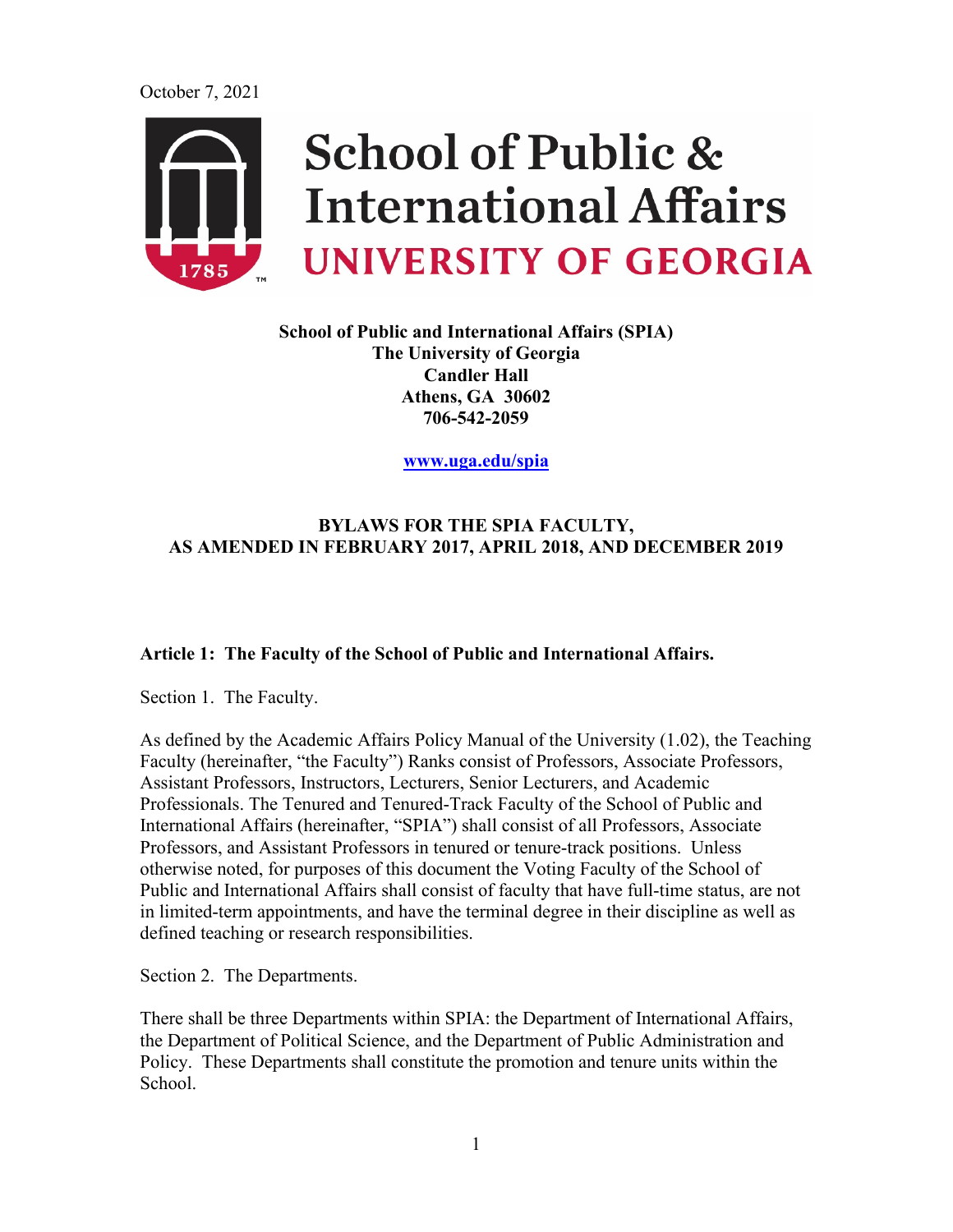Section 3. Regular Meetings.

The Faculty of SPIA shall meet at least once each academic year at a time and a place to be determined by the Dean. Notices of regular meetings shall be sent to each member of the Faculty by the Dean at least one month in advance. Faculty members may submit agenda items to the Dean, who may add such items to the agenda at his or her discretion. Faculty members may add an item or items to the meeting agenda over the Dean's objection, if they are endorsed in writing by at least one-third of the Voting Faculty or approved by a majority of the SPIA Council membership (see Article II). The Dean shall preside and shall present a report on matters of interest to the Faculty. Once per academic year, the Dean shall present a report on the state of SPIA.

Section 4. Special Meetings.

Special meetings of the Faculty may be called by the Dean or by a petition signed by at least one-third of the members of the Voting Faculty. Upon receipt of such petition, the Dean must convene a special meeting within ten business days.

Section 5: Advisory Boards.

The Dean shall create, in consultation with the SPIA Council, any advisory boards for the purposes of SPIA governance. These advisory boards may include, but are not limited to, a Board of Visitors and student advisory boards (such as the SPIA Student Union).

#### **ARTICLE II: Committees of the School of Public and International Affairs.**

Section 1. SPIA Council.

At the beginning of each academic year, the Voting Faculty shall elect from among its members a Council that will serve as the School-wide governing body. Each Department shall have two seats. The Voting Faculty from each Department shall elect members to the Council using whatever criteria for selection the individual Departments deem appropriate. Only Tenured and Tenure-Track Faculty are eligible to serve on the Council. Department Heads may not serve on the SPIA Council, and individual eligible Faculty members may represent only one Department on the SPIA Council. Members of the SPIA Council shall serve one-year terms and may be reelected in successive years. The Directors of SPIA Centers and Institutes shall be non-voting members *ex officio.* The Dean and Associate Dean shall be a nonvoting members *ex officio*, as well, and the Dean shall preside (or shall assign the Associate Dean to preside) as chair at all meetings of the SPIA Council.

The duties and functions of the SPIA Council shall be:

1. To advise the Dean on matters relating to SPIA governance and administration;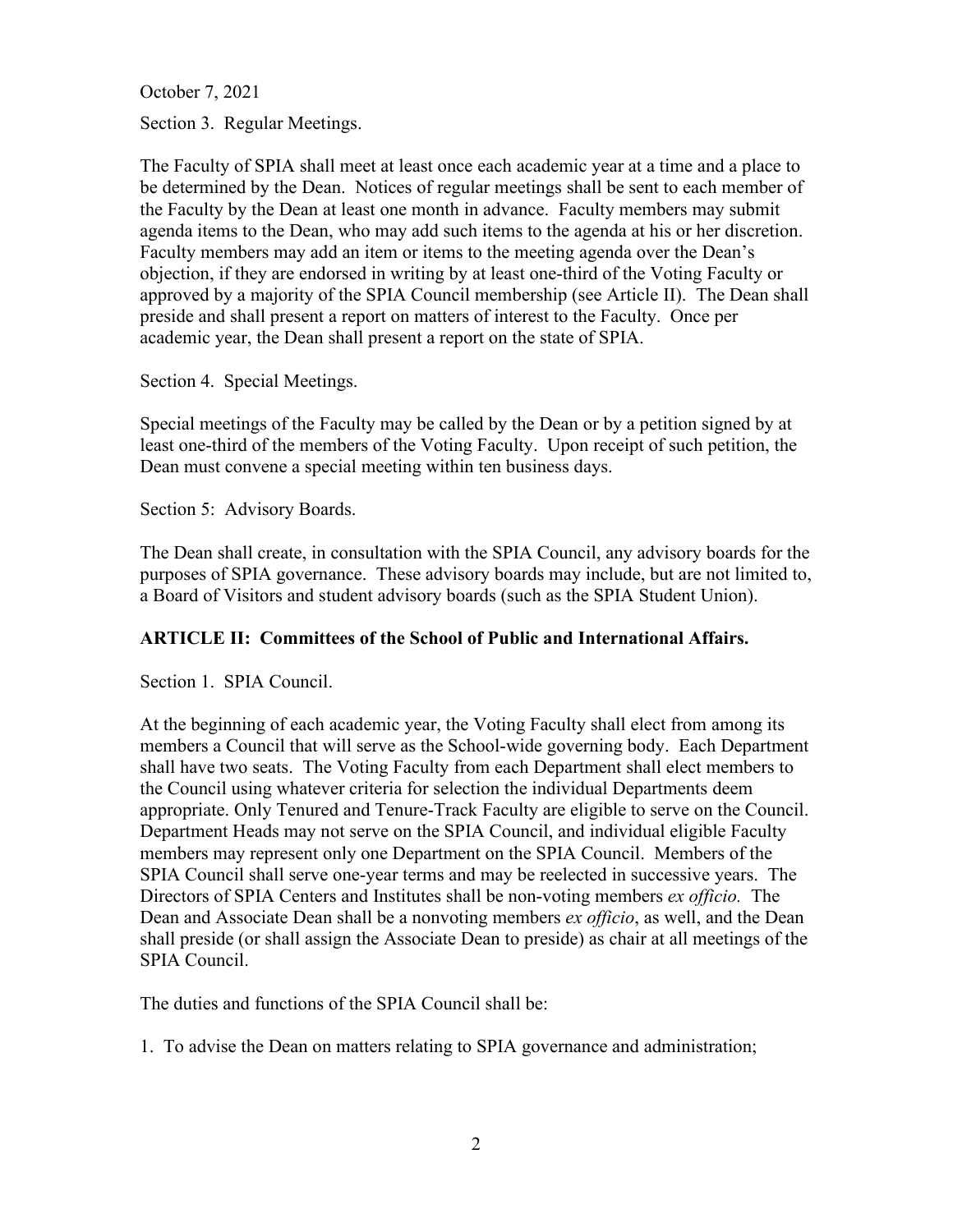2. To develop SPIA priorities, strategic plans, and program initiatives that cut across the School and its Departments;

3. To consider and advise the Dean on matters that concern more than one Department and matters of School-wide concern.

4. To assist and advise the Dean in the performance of official duties;

5. To consider and act upon matters of educational policy, including the approval of new degree programs as well as the suspension or abolition of existing programs;

6. To represent the views of the Faculty, as well as the views of Staff, from each Department to the Dean and other SPIA administrators;

7. To review and evaluate SPIA's involvement with other schools and colleges, programs, centers, institutes, or units;

8. To recommend to the Dean the establishment of such advisory bodies as the Council deems appropriate, and to review the merits of any advisory entity recommended by the Dean.

9. To present resolutions to the Dean related to SPIA policy and programs.

The SPIA Council shall meet at least three times, at reasonable intervals, each semester, as well as for special meetings that may be called by the Dean or by a majority of the SPIA Council members. Any member of the Faculty or Staff may submit a request to the Council (or any member thereof) that an agenda item or items be considered by the Council at its regular meetings. At least twenty-four-hour notice of any Council meeting must be provided to the Faculty and Staff. Unless otherwise determined by a SPIA Council majority vote, Council meetings shall be open. Council minutes shall be taken by the Dean's designee; and the minutes shall be distributed to Faculty and Staff in a timely manner, after being circulated to Council members for twenty-four hours to provide a check on the accuracy of the minutes.

The SPIA Council members may vote on whatever motions are deemed appropriate by members or the Dean, with the outcomes advisory to the Dean.

A majority of the SPIA Council (four members) shall constitute a quorum, with proxy ballots counting toward the quorum requirement. Any measure that receives only a tie vote or less will fail to pass.

Section 2: Curriculum Committee.

At the beginning of each academic year, the Dean shall appoint a Curriculum Committee consisting of six persons, with one selected from the Faculty of each Department in SPIA, to serve one-year terms. Members may serve in successive years. The Associate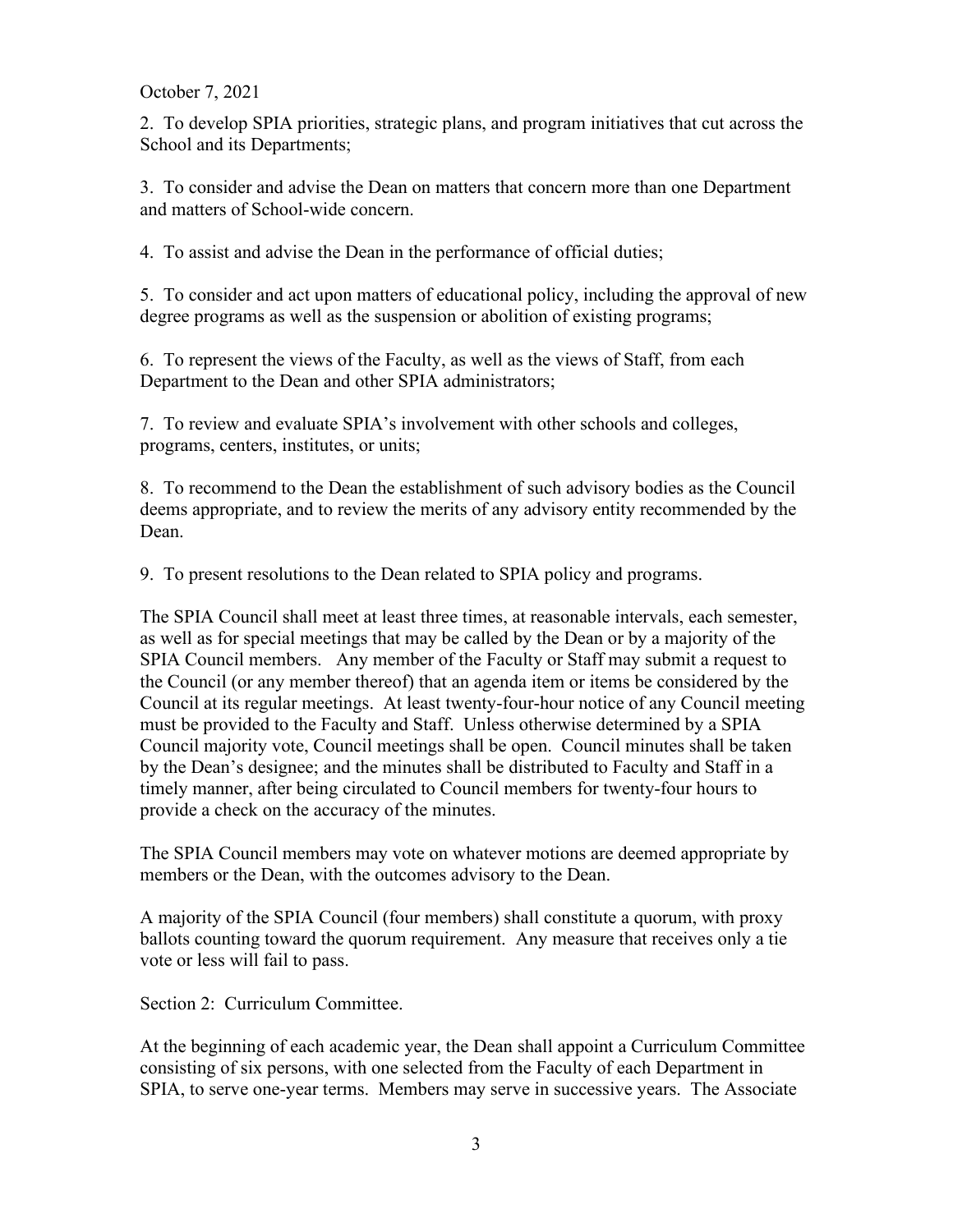Dean shall appoint the chair of the Committee, and the Dean (or his or her designate) shall serve as a member of the committee *ex officio*.

The duties and functions of the Curriculum Committee shall be:

1. To advise in the name of SPIA on all requests for new courses and course changes, and to report its actions to the SPIA Council and to the Faculty;

2. To consider and make recommendations to the SPIA Council concerning matters of curricula, including all proposals regarding majors, minors, certificate programs, and degree programs;

If and when advisory votes are taken by the Curriculum Committee on new courses, course changes, or curricula matters, a majority of the Curriculum Committee (two members) shall constitute a quorum, with proxy ballots counting toward the quorum requirement.

Section 3: Promotion and Tenure Committee.

At the beginning of each academic year, the Dean shall appoint the members of the Promotion and Tenure Committee, who shall be selected from among two or more nominations made by the Heads of each SPIA Department. The Committee members shall each hold the rank of Full Professor (or Associate Professor with tenure, when an insufficient number of Full Professors are available) and shall serve one-year terms, although individuals may be reappointed in subsequent years. The Committee shall include an equal number of eligible faculty from each SPIA academic department, with a maximum of six members, total. Department Heads, the Dean, the Associate Dean, Associate Professors without tenure, and candidates for promotion or tenure are not eligible for service. Associate Professors with tenure are not eligible to vote on cases involving promotion to full Professor. The recommendations of the Committee shall be in conformance with the University's Promotion and Tenure Guidelines.

In accordance with Guidelines from the Office of the Senior Vice President for Academic Affairs and Provost, the duties and functions of the Promotion and Tenure Committee shall be:

1. To review all recommendations and dossiers forwarded by the individual Departments concerning promotion and/or tenure of individual Tenured and Tenure-Track Faculty members;

2. To provide a recommendation to the Dean concerning the qualifications of each candidate for promotion and/or tenure;

3. To provide to the Dean a record of the votes taken for each candidate concerning the advisability of granting the requested promotion and/or tenure.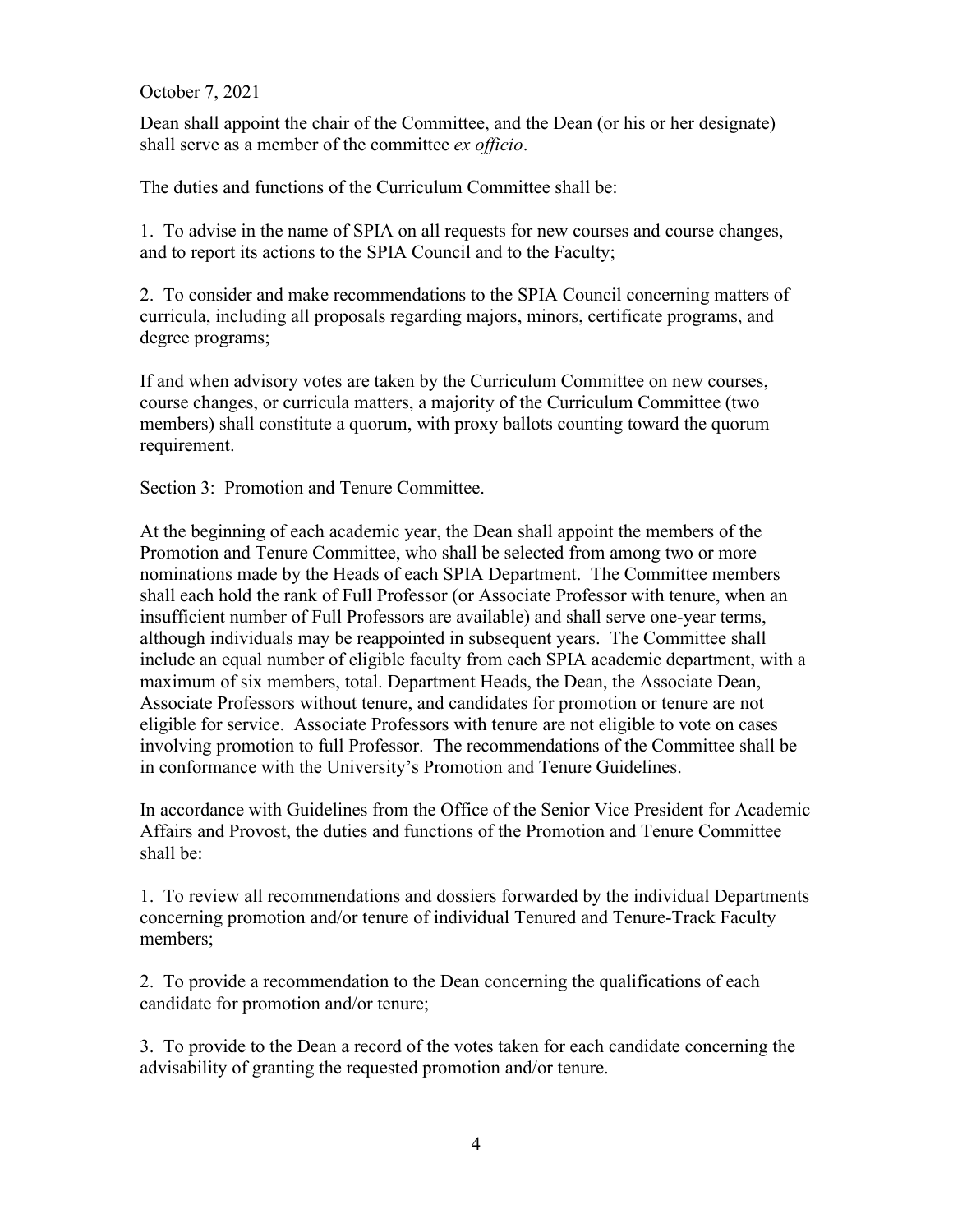Again in accordance with Guidelines from the Office of the Senior Vice President for Academic Affairs and Provost, the Committee shall conduct its business in a manner consistent with the following procedures:

1. The Dean (or, at the Dean's direction, the Associate Dean) will charge the Promotion and Tenure Committee and appoint the chair of the committee. The chair shall conduct all meetings in accordance with the University's policies and practices on promotion and tenure.

2. In instances when the primary Department of the committee members and candidates are the same, committee members may not participate in the discussion of a candidate's qualifications for promotion and must recuse themselves from voting on candidates from the Department in which they hold their primary appointment.

3. If the Committee needs further clarification or information on a candidate, the Committee may seek at its discretion information from the promotion/tenure unit head or invite the promotion/tenure unit Head to address the Committee.

4. Of those Committee members eligible to vote on a given candidate, no more than one may be absent in order to constitute a quorum.

5. Promotion Committees for non-Tenure-Track ranks such as Academic Professionals and Lecturers will be appointed by the Dean, as appropriate, in accordance with the Guidelines from the Office of the Senior Vice President for Academic Affairs and **Provost** 

Section 4: Awards Committees.

At the beginning of each academic year, the Dean shall appoint three Awards Committees consisting of three Faculty members each, representing each academic department, with the Dean and Associate Dean serving as ex officio members on each. The Dean or the Dean's designee shall have the power to break tie votes. Members shall serve one-year terms and may be reappointed in successive years. The members of each committee shall annually select a chair from the committee's membership.

- 1. The duties and functions of the Annual Teaching Awards Committee shall be:
	- i. To establish selection procedures and deadlines for awards in teaching sponsored by SPIA or the University of Georgia;
	- ii To recommend recipients for SPIA teaching awards and recommended nominees for University-wide teaching awards.
- 2. The duties and functions of the Annual Research Awards Committee shall be: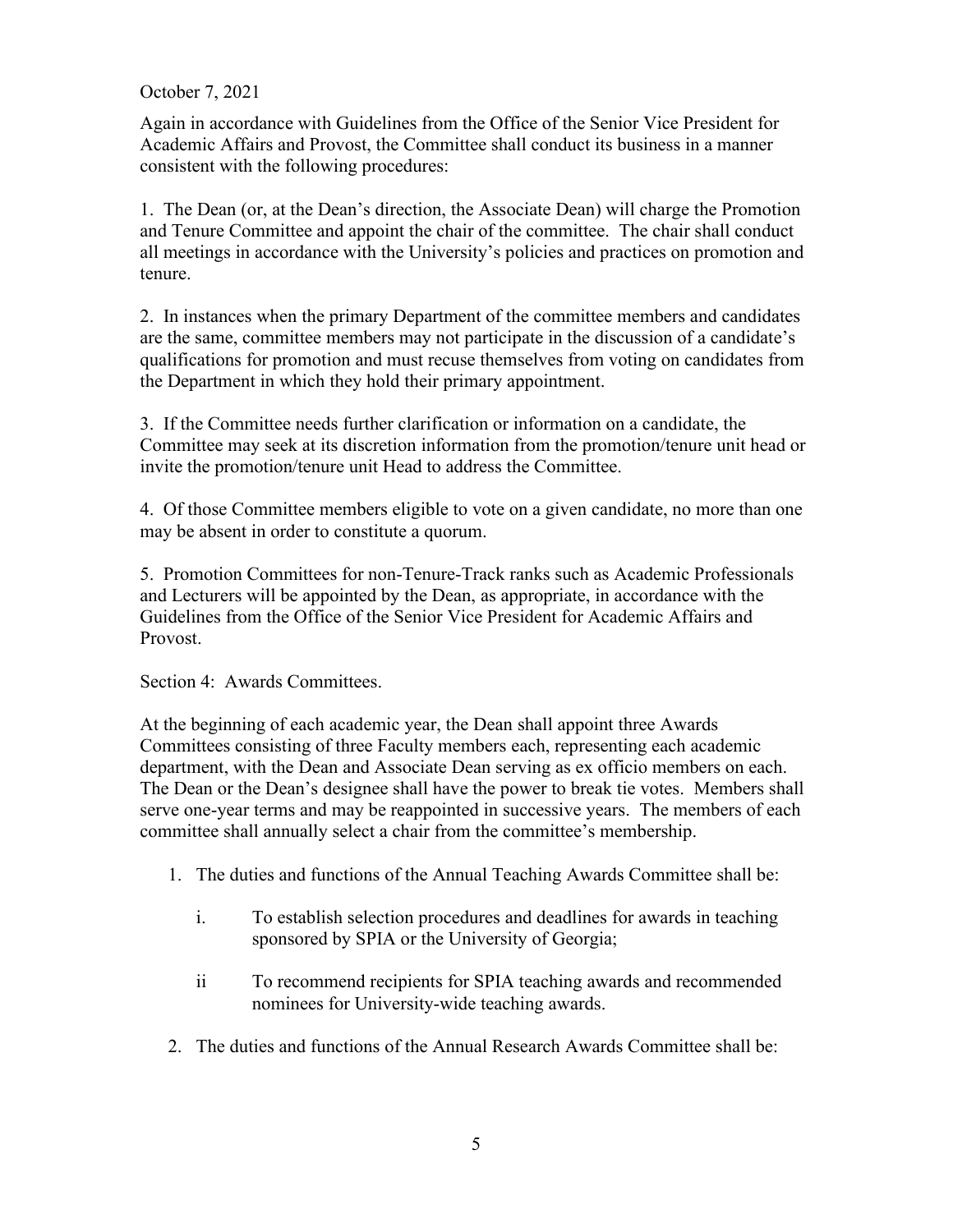- i. To establish selection procedures and deadlines for awards in research sponsored by SPIA or the University of Georgia
- ii. To recommend recipients for SPIA research awards and recommend nominees for University-wide research awards

When appointing the Annual Research Awards Committee, the Dean shall give priority to tenured faculty.

- 3. The duties and functions of the University-Wide Professorship Awards Committee shall be:
	- i. To establish selection procedures and deadlines for university-wide professorships in a manner that is consistent with university guidelines;
	- ii. To recommend nominations of Faculty to the Dean.

When appointing members to the University-wide Professorship Awards Committee, the Dean shall give priority to Faculty who hold university-wide professorships.

Section 5: Undergraduate Academic Appeals Committee.

As necessary, the Dean or the Dean's designee shall appoint an ad hoc Undergraduate Academic Appeals Committee consisting of three Faculty members, representing each academic department. When possible, any Department implicated in the appeal will not have representation on the Committee. The Director of the Office of Undergraduate Student Services [see ARTICLE IX] shall serve as a nonvoting member *ex officio*.

In compliance with University policy at the time, the duties and functions of the Undergraduate Academic Appeals Committee shall be:

1. To review and decide upon all appeal cases involving undergraduate student courses or programs, such as transfer and other nonresident credits, that cannot be solved at the Department level;

2. To decide on appeals concerning course grades; undergraduate admission, readmission, retention, or transfer to or within SPIA; and admission or readmission to, or retention in a Departmental major.

Any appeal to the Committee must follow these procedures:

1. An undergraduate SPIA student may file a written appeal regarding decisions about transfer and other nonresident credits to the Director of the Office of Undergraduate Student Services. An undergraduate student denied admission, readmission, retention, or transfer to (or within) SPIA may file a written appeal of that decision to the Director of the Office of Undergraduate Student Services. The student must first have exhausted the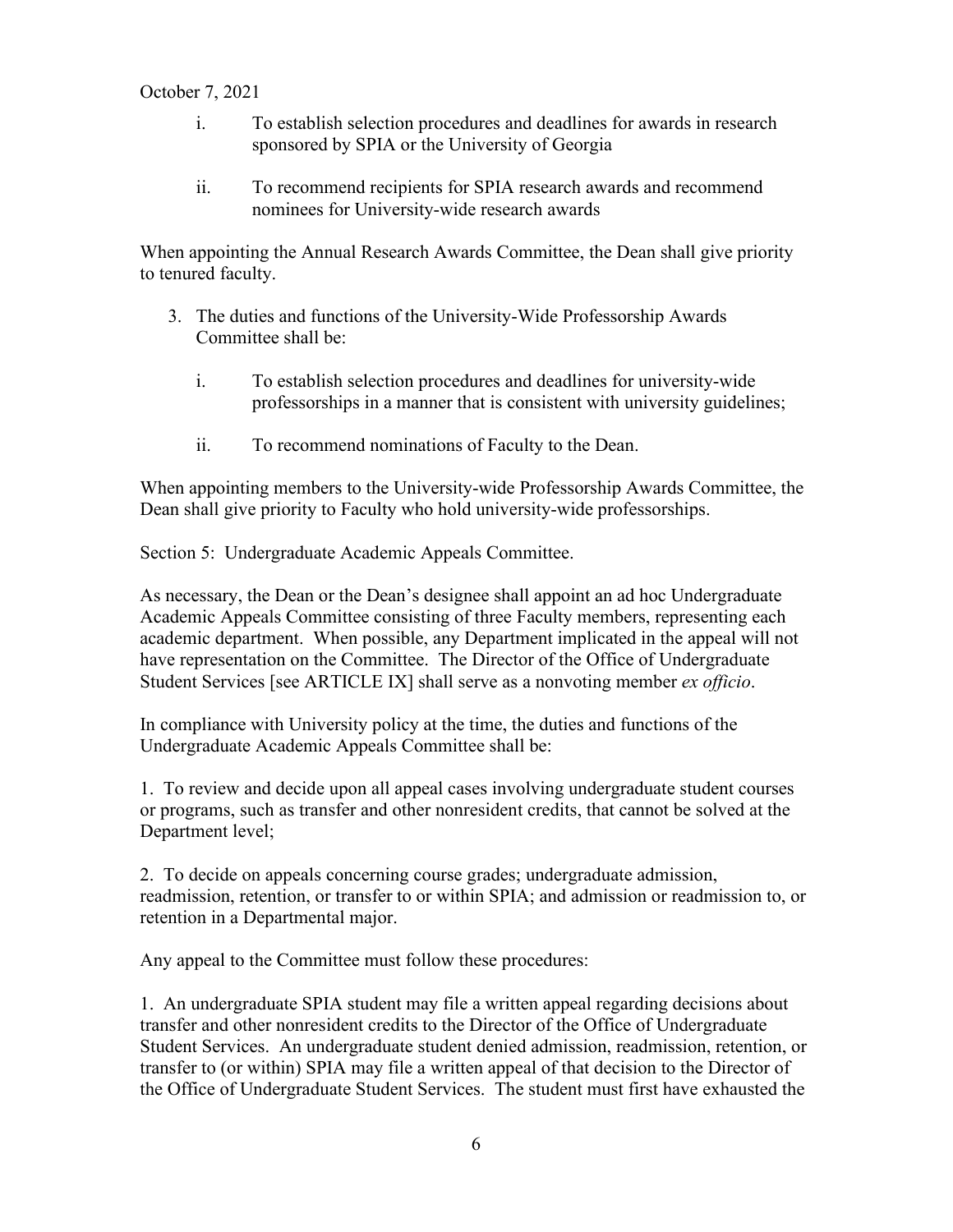appeal process at the Departmental level before an appeal may be considered at the SPIA level. The Director of Undergraduate Student Services will then convene the ad hoc Undergraduate Academic Appeals Committee, which will make a decision on the basis of the recommendation from the appropriate Department Head, the student's petition, the student's record, and any other evidence that the Committee requests.

2. In cases of grade appeals, the Committee will assess the appealed grade according to University of Georgia policy, taking into consideration course objectives and grading guidelines stated in the course syllabus. Except for factual error, instances when the grade assignment failed to adhere as appropriate to the syllabus, or the grading was done in an arbitrary, capricious, or biased manner, the assignment of a grade is understood to be solely at the discretion of the instructor.

3. The ad hoc Appeals Committee will make a decision and recommendation to the Dean based on the recommendation from the appropriate Department Head, the student's petition, the student's record, and any other evidence that the panel requests. The instructor who assigned the grade must be given the opportunity (in person or in absentia) to explain the course grading procedures. If the Committee decides that the assigned grade is improper, it shall specify the grade to be assigned and promptly notify the instructor and the student of the ruling, in writing.

Section 6: Dean Review Committee.

Early in the Spring Semester of every fifth calendar year following the incumbent's appointment as Dean, the Voting Faculty of each Department (under the administrative direction of the Department Heads) shall select a representative to serve on a Dean Review Committee, consisting of one Tenured faculty member from each department. Service as Acting or Interim Dean for a period of less than one calendar year shall not be included for determination of the timing of the review. The Committee shall be responsible for obtaining the Faculty's assessment of the effectiveness and success of the incumbent Dean in carrying out the charge to "administer the rules and regulations of the faculty," and in performing the other duties and functions assigned to the Dean by the Statutes of the University of Georgia, Article VII, Section 2. The Dean Review Committee shall proceed as follows:

1. The Committee shall give at least a twenty-one-day notice of a SPIA Faculty meeting at which the longest-serving Department Head shall preside. At the meeting, following a period for open discussion by all SPIA Faculty (with the Dean absent), the Voting Faculty shall cast secret ballots that offer the following three options: (1) "I approve the performance of the current Dean of SPIA"; (2) "I do not favor reappointment of the current Dean of SPIA"; and (3) "I abstain."

2. The ballots shall be counted at the meeting by a committee consisting of the senior most Department Head and two other members of the Voting Faculty, one of whom shall be designated by the Dean. The number of votes for each of the options shall be announced in a timely manner to the faculty by the senior most Department Head. The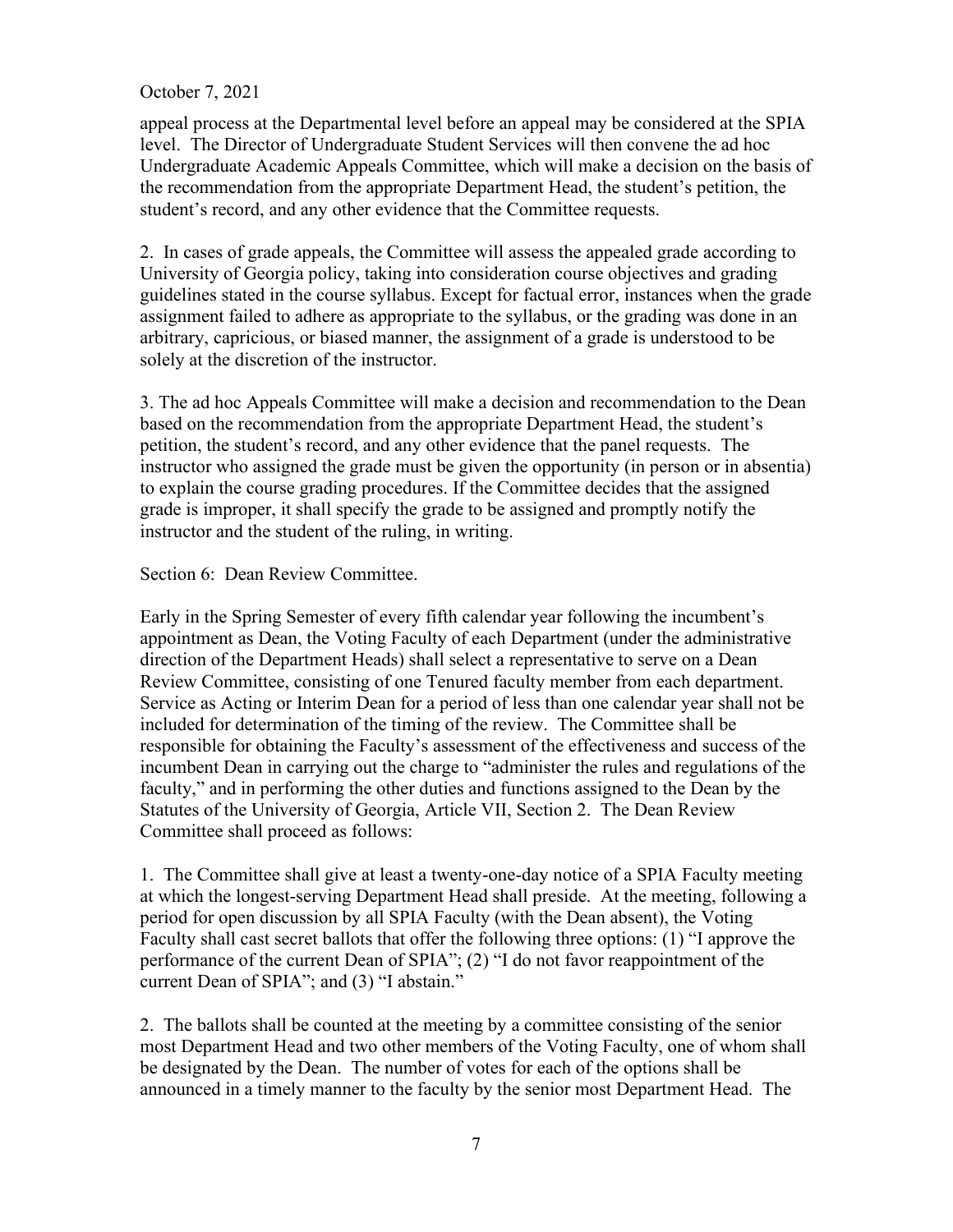results of the vote shall be forwarded to the Office of the Senior Vice President for Academic Affairs and Provost, who will review the recommendation. Following review and consultation, the Senior Vice President for Academic Affairs and Provost shall continue the appointment for the current term, or inform the Department regarding a decision to conduct a search for a new Head

3. An assessment of the Dean may be prompted in one of two ways. A majority of the SPIA Council may request a vote of the Voting Faculty, with the vote taking place at a regular or special meeting of the faculty. If a majority of the Voting Faculty agree, the SPIA Council shall appoint a Dean Review Committee to conduct an assessment of the Dean as specified in this Section. Alternatively, an assessment of the Dean may be prompted when one-third of the Voting Faculty members sign such a request. Thereafter, the SPIA Council shall appoint a Dean Review Committee to conduct an assessment of the Dean as specified in this Section.

# **ARTICLE III: Selection and Removal of Department Heads.**

For purposes of any Department meeting called in accordance with this Article, a quorum shall constitute two-thirds of the Voting Faculty members in the affected Department, with proxy ballots counting toward the quorum requirement.

Section 1: Initial Appointment of Department Heads.

Department Heads shall be recommended by the Dean to the Senior Vice President for Academic Affairs and Provost of the University of Georgia in accordance with the following consultative procedure:

1. The Tenured and Tenure-Track Faculty of each Department shall elect a Search Committee consisting of no fewer than three members from their ranks. Each Tenured and Tenure-Track professorial rank in the department must be represented on the Committee. In consultation with members of the Committee from within the Department, the Dean will appoint one additional member to the Committee from outside the Department. Diversity among the members should also be considered.

2. The Dean shall appoint a chair from among its members; the chair shall coordinate the Committee's business.

3. The Search Committee shall prepare a slate of nominees. Voting Faculty of that Department, by secret ballot, shall assess the acceptability of each nominee. A list of those nominees deemed acceptable by the Voting Faculty, together with the count, shall be sent to the Dean.

Section 2. Review of Department Heads at Expiration of Term.

1. The Department Head shall be reviewed every three years following the incumbent's appointment as Head. Service as Acting or Interim Head for a period of less than one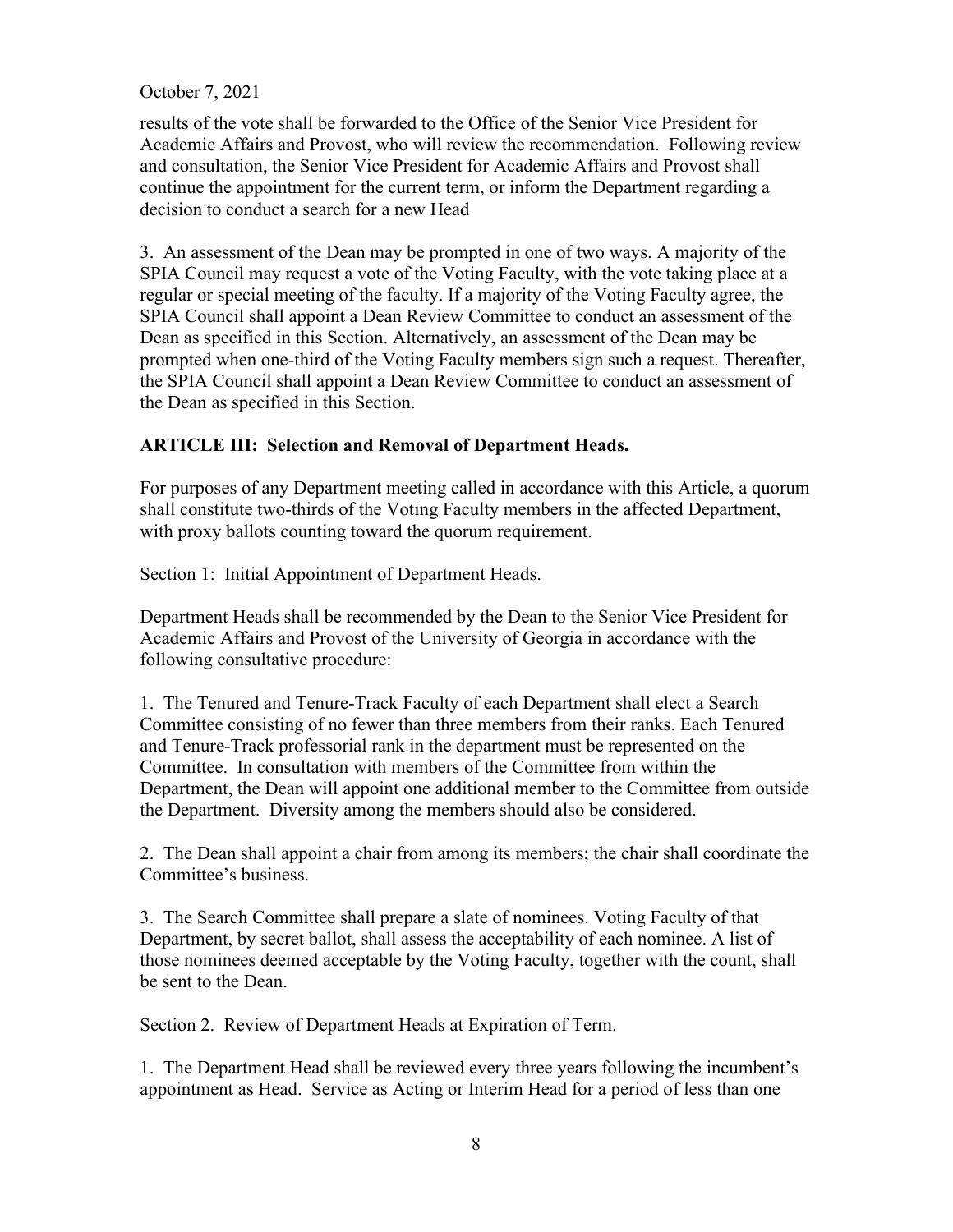calendar year shall not be included for determination of the timing of the review. Except in instances where the incumbent declines to be a candidate for reappointment, the review shall begin in the fall semester of the third year, during which time the Dean shall give at least a twenty-one-day notice of a Departmental Faculty meeting at which the Dean or the Dean's designate (who must not be the incumbent Head) will preside. In addition, the Dean will solicit Department Faculty and Department Staff perspectives on the Head's reappointment via a confidential survey, to be distributed prior to the meeting. At the meeting, following a period for open discussion (with the Head absent), the Voting Faculty of the Department—with the Head not voting—shall assess the Department's leadership needs by casting secret ballots that offer the following three options: (1) "I favor the reappointment of (incumbent) as Department Head; (2) "I do not favor the reappointment of (incumbent) as Department Head"; and (3) "I abstain." The Department Head shall be reappointed under these conditions if supported by a simple majority vote; if the Dean recommends the appointment to the Senior Vice President for Academic Affairs and Provost; and if the Senior Vice President for Academic Affairs and Provost approves the reappointment. A simple majority vote not to reappoint prompts the process for the initial appointment of a Department Head, per III.1. If timely initial appointment of a Department Head is impracticable, the Dean may appoint an Interim Department Head until earliest such time that the process in III.1 can followed.

2. The ballots shall be counted at the meeting by a committee consisting of the Dean (or the Dean's designate) and two other members of the Voting Faculty in the Department, one of which shall be designated by the Department Head. The number of votes for each of the options shall be announced to the Faculty in a timely manner by the Dean or Dean's designate. If one-third or more of the Voting Faculty (not including abstentions) vote against reappointing the Department Head, the Dean shall review the Department's leadership needs, including consultation with all Departmental Faculty members who wish to discuss the matter. Following review and consultation, the Dean shall make a recommendation to the Senior Vice President for Academic Affairs and Provost in light of the concerns expressed and inform the Department regarding the recommendation.

Section 3. Review of Department Heads Prior to Expiration of Term.

1. The Voting Faculty of a Department may request the Dean to remove a Department Head before the expiration of the Head's term. To initiate the process, one-third of the Voting Faculty of the Department must give at least a twenty-one-day written notice to the Dean, the Department Head, and the Voting Faculty of the Department that, at a forthcoming Faculty meeting specified in the notice, they will introduce the following resolution: "Be it resolved that we, the Voting Faculty of the Department of [name], meeting in formal session, petition the Dean of the School of Public and International Affairs to remove our Department Head."

2. The Dean or Dean's designate shall preside over the meeting. At the meeting, the Voting Faculty (with the Head not voting) shall vote "Approve," "Disapprove," or "Abstain" by casting secret ballots on the resolution.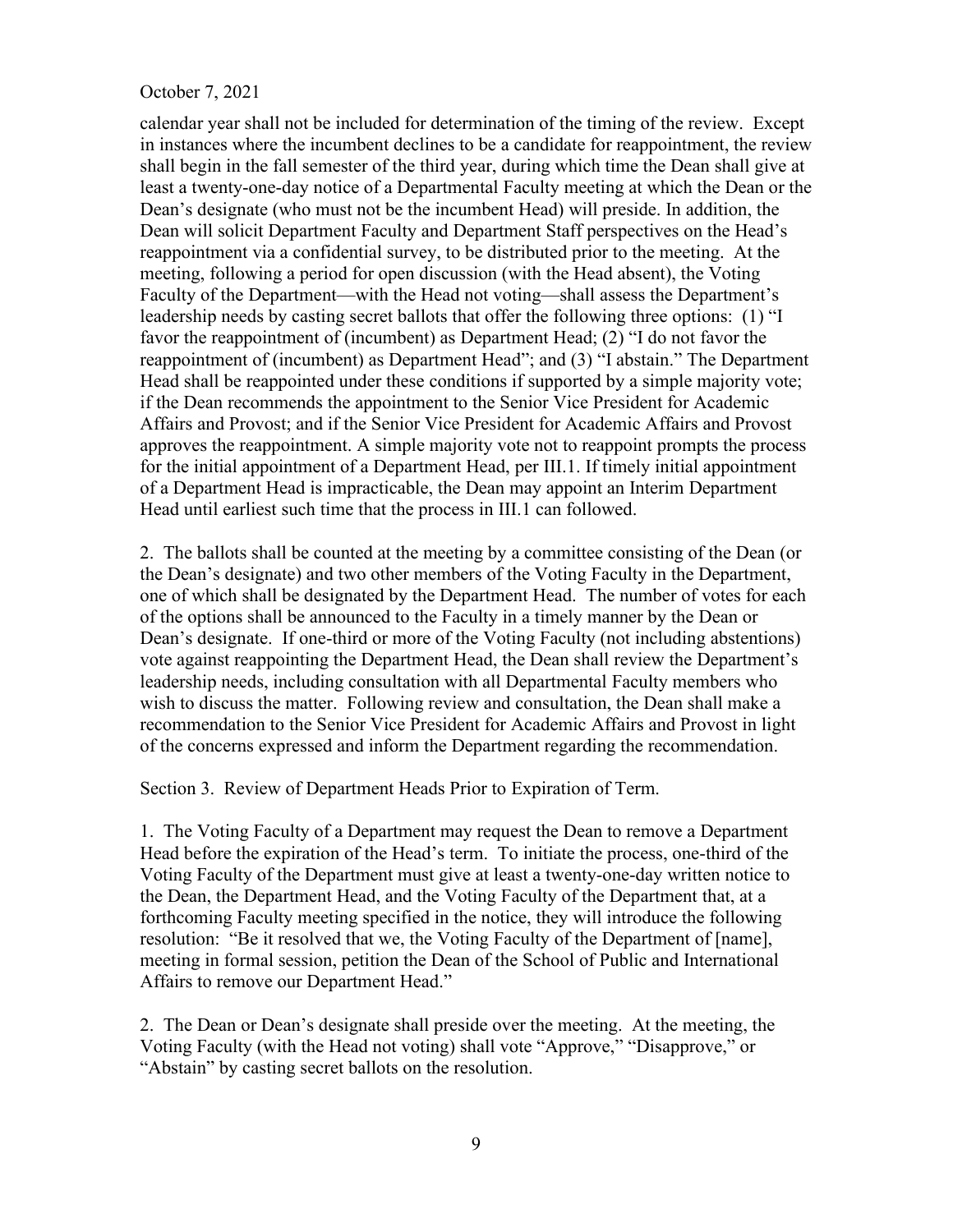3. The ballots shall be counted at the meeting by the Dean (or the Dean's designate), and two other members of the Department's Voting Faculty, one of which shall be designated by the Department Head. If a majority of the Voting Faculty (including abstentions) vote "Approve," the Dean shall review the Department Head and consult with Faculty members who wish an interview on the matter. Following review and consultation, the Dean shall continue the appointment for the current term or, with the approval of the Senior Vice President for Academic Affairs and Provost, inform the Department regarding a decision to conduct a search for a new Head, per III.1.

Section 4: Term Limitations; Review and Removal at Discretion of Dean.

1. The Department Head serves at the discretion of the Dean, as delegated by the Senior Vice President for Academic Affairs and Provost. Ordinarily, the term of appointment as Department Head shall comprise two terms of three consecutive years each.

2. At any time, the Dean in consultation with the Office of the Senior Vice President for Academic Affairs and Provost may initiate a review of a Department Head, and shall inform the Department faculty of the initiation of the review. The review shall include consultation with all Department Faculty who make themselves available for an interview.

3. If the Dean chooses to remove or reappoint a Department Head against the wishes of a simple majority of the Voting Faculty of the Department, the Dean must submit to the Department's Faculty a written explanation providing the conditions the Department must satisfy to regain its normal function in determining its own leadership. Any decision reached by the Dean is subject to review by the Office of the Senior Vice President for Academic Affairs and Provost, which must be kept informed of these proceedings.

# **ARTICLE IV: Faculty Annual Performance Appraisal.**

1. As consistent with Guidelines from the Office of the Vice President for Promotion and Tenure, each Faculty member must receive an annual written performance appraisal by the Department Head. For Faculty with a joint appointment in two or more Departments, the annual performance appraisal shall follow the guidelines established by the Office of Faculty Affairs [\(http://provost.uga.edu/index.php/policies/academic-affairs-policy](http://provost.uga.edu/index.php/policies/academic-affairs-policy-manual/1-04-6-joint-academic-appointments)[manual/1-04-6-joint-academic-appointments\)](http://provost.uga.edu/index.php/policies/academic-affairs-policy-manual/1-04-6-joint-academic-appointments).

2. For an assistant professor in his or her third year, the Department Head shall appoint a committee of Tenured and Tenure-Track Faculty to review the individual's achievements and performance in teaching, research, and service. That committee shall report its findings to the tenured faculty in the Department at an annual meeting called for that (and any other) purpose. The Department's Tenured and Tenure-Faculty shall vote in a secret ballot on whether progress toward promotion is sufficient, and the Department Head will notify the individual Faculty member in writing of the Tenured and Tenure-Track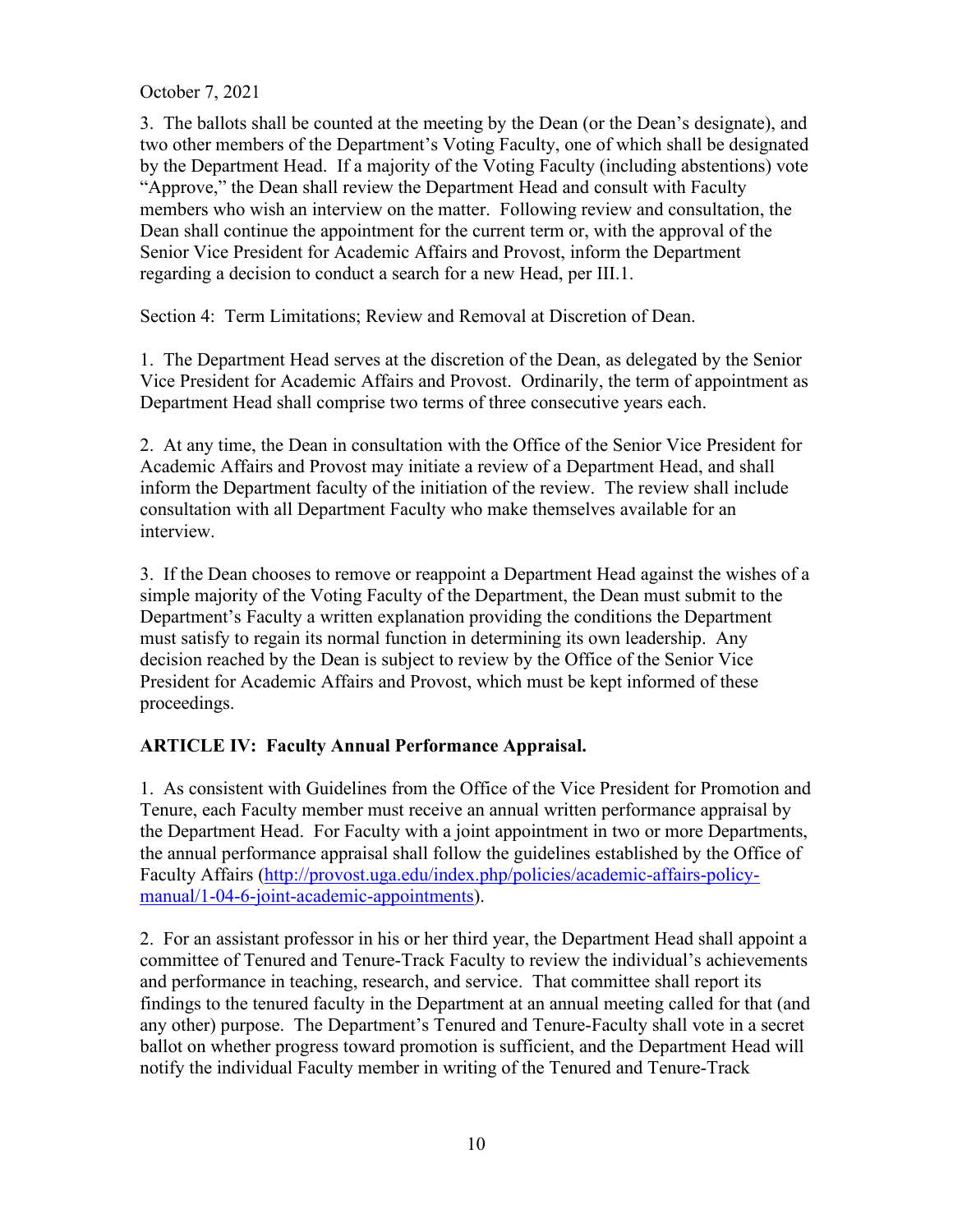Faculty's recommendations. This vote is separate from the vote on contract renewal (described below).

# **ARTICLE V: Contract Renewal for Non-Tenured Faculty.**

1.Tenured Faculty shall vote by secret ballot on all reappointments of Non-Tenured Tenure-Track Faculty. Meetings of the Tenured Faculty shall be called for such a purpose on an appropriate schedule as determined by the Department Head. Timing of these meetings shall be sufficiently in advance of University-required contract renewal deadlines to ensure that the Head can inform Non-Tenured Tenure-Track Faculty of the results in writing prior to such renewal deadlines. The format of contract renewal meetings and ballot format shall be determined by the individual Departments.

When a majority of the Tenured Faculty votes in favor of a Non-Tenured Tenure-Track Faculty's contract renewal, with the Department Head determining the result in the event of a tied vote, this shall constitute a recommendation that the contract shall be renewed,

At least two-thirds of the tenured Faculty must be present at contract renewal meetings to constitute a quorum, with proxy ballots counting toward the quorum.

2. Contract renewal for Lecturers and Academic Professionals shall be consistent with policies established by the Senior Vice President for Academic Affairs and Provost.

# **ARTICLE VI: Appointment to the Graduate Program Faculty.**

Graduate Program Faculty appointments and reappointments shall be determined by the existing Graduate Program Faculty at the Department level, in accordance with procedures for appointment or reappointment to the Graduate Faculty as specified in the School of Public and International Affairs Graduate Program Faculty Guidelines.

# **ARTICLE VII: Faculty Recruitment.**

Faculty hiring shall be performed in accordance with the University guidelines and procedures, as well as SPIA's Bylaws.

# **ARTICLE VIII: Post-Tenure Review**.

Post-tenure review shall be performed in accordance with the University guidelines and procedures.

# **ARTICLE IX: Office of Undergraduate Student Services.**

There shall be a SPIA Office of Undergraduate Student Services, with a Director and staff appointed by the Dean.

The duties and responsibilities of the Office of Undergraduate Students Services shall be: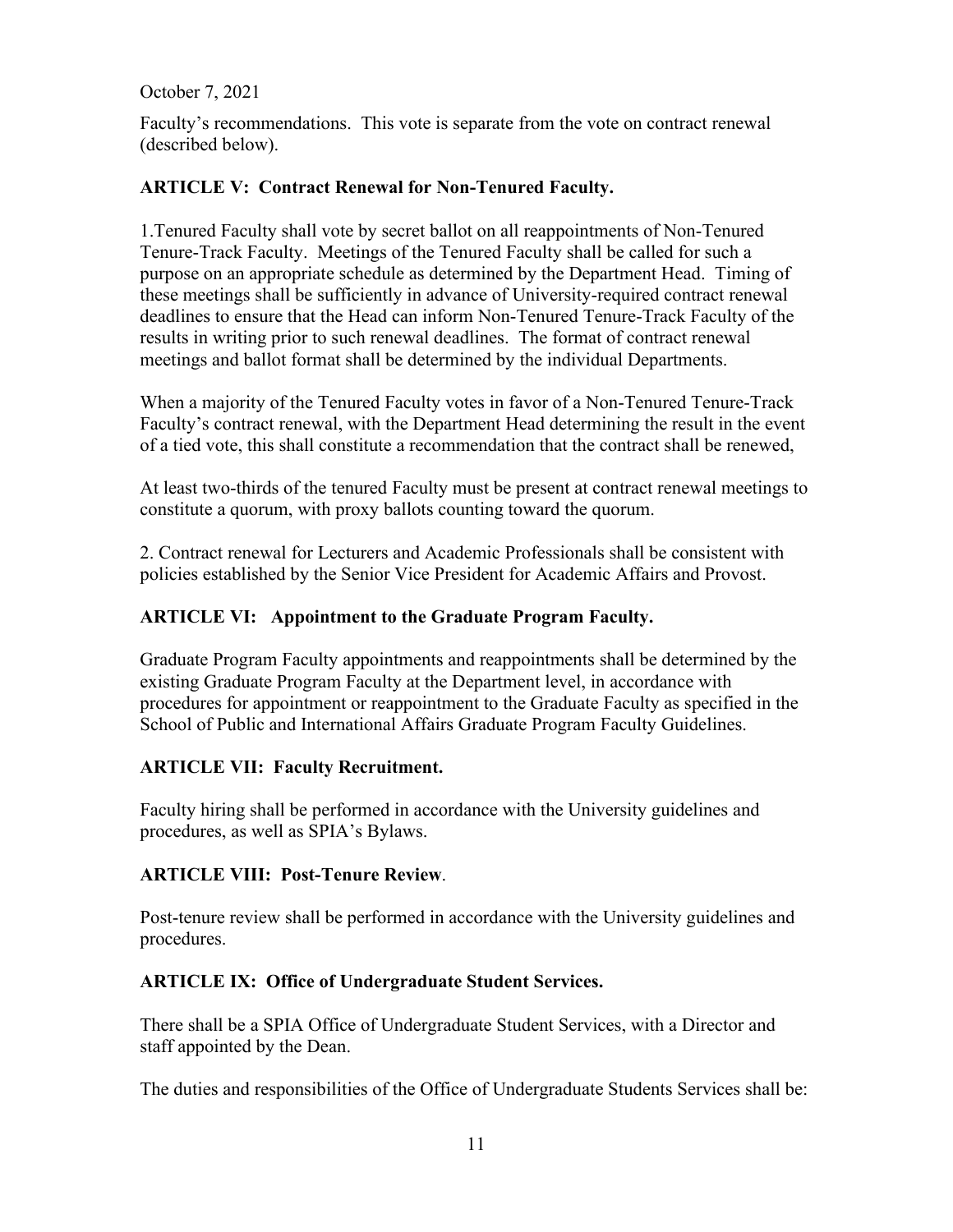1. To manage all matters related to advising and other student academic services;

2. To respond to all inquiries from high schools, high school students, or parents of high school students;

3. To organize summer orientation sessions for incoming students;

4. To provide graduation checks;

5. To coordinate with the Registrar on matters involving dismissal and probation, with the Honors Program on matters related to Honors course credit, and with other appropriate offices within the University;

6. To supplement the work of the UGA Career Center with services related to internships and careers for undergraduates.

The Director of the SPIA Office of Undergraduate Student Services will report to the Dean or the Dean's designee. Individual Departments will be responsible for communicating unique Departmental requirements to the Director. Each Department Head shall appoint an individual Faculty member or committee to communicate and coordinate with the Director concerning degree requirements.

# **ARTICLE X: Faculty Grievances**

The School of Public and International Affairs is committed to maintaining a professional environment characterized by collegiality, civility, and diversity. In the event that a Faculty member has a grievance relating to his or her employment responsibilities or with respect to other employees within SPIA, dispute resolution is encouraged through discussion with the appropriate SPIA administrative personnel, such as the Department Head, Associate Dean, or Dean. When a Faculty member is unable to resolve his or her grievance through such informal processes, the dispute should be referred to the Faculty Grievance Committee of the University Council or to the Office of Legal Affairs for resolution pursuant to the University's Dispute Resolution Policy, whichever is most appropriate given the nature of the grievance.

# **ARTICLE XI: Amendments to the Bylaws**

For purposes of any vote called in accordance with this Article, a quorum shall constitute a majority of the Tenured and Tenure-Track Faculty members, with proxy ballots counting toward the quorum requirement.

The Voting Faculty of SPIA shall have the power to alter, repeal, or amend these bylaws, or to adopt new bylaws. Copies of the proposed amendments of proposed new bylaws shall be sent to all members of the Faculty; and the proposed amendments or new bylaws shall be considered at a general meeting of the Faculty to be held at least one week prior